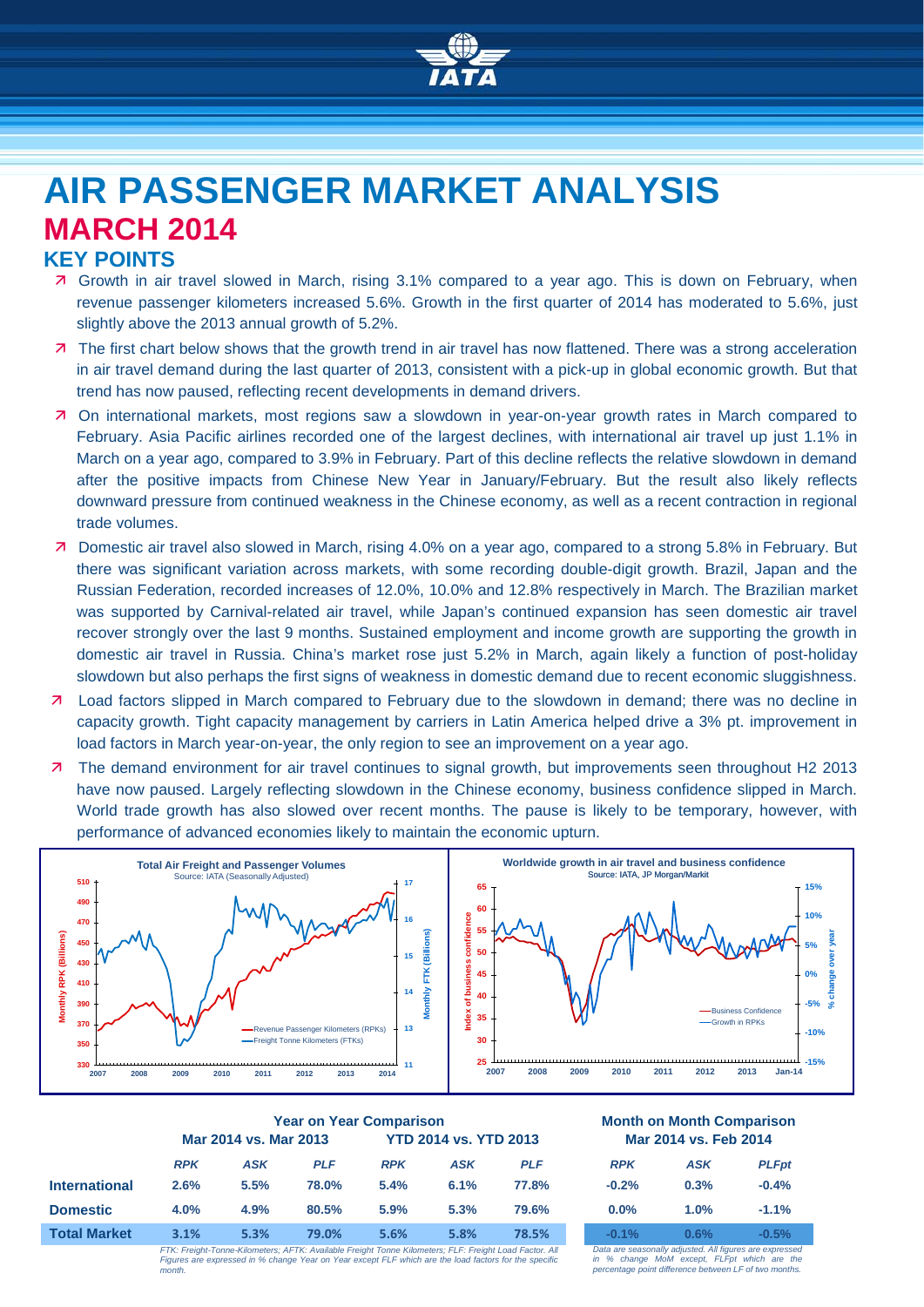# **PASSENGER MARKET**

#### **International Markets**



- **7** Air travel on international markets was up just 2.6% in March year-on-year, a significant slowdown on the February increase of 5.4%. Over the month, there was a small contraction in international passenger travel – in March there was a 0.2% decline compared to February – which caused load factors to decline (0.4% pts).
- Most regions saw a slowdown in year-on-year growth rates in March compared to February. Asia Pacific airlines were among the most affected, as international traffic rose just 1.1% in March on a year ago, compared to 3.9% growth in February. Part of this decline reflects the relative slowdown in demand after the positive impacts from Chinese New Year in January/February. But the result also likely is owing to downward pressure from continued weakness in the Chinese economy, as well as a recent contraction in regional trade volumes. In fact, latest data indicates that April was the fourth month of decline in China's manufacturing sector, which could lead GDP growth to further slow in Q2 (growth in Q1 was 7.4%, down on Q4 2014 expansion of 7.7%). Moreover, there are also some signs of slowdown in Emerging Asia trade volumes – after acceleration toward the end of 2013, export momentum turned negative in February. This does not bode well for business-related international air travel.
- 7 International air travel on European airlines increase just 2.0% in March year-on-year. This is down on the February result of 5.7%. The result could reflect the pause in the emerging market economic momentum, since the region itself has been experiencing continuous, steady improvements since mid-2013. In the Eurozone, growth in both the manufacturing and services sectors has now reached rates not seen since the first half of 2013, according to JPMorgan/Markit's surveys of purchasing managers. The pattern of growth has also become more extensive, with major economies like France now also entering positive growth in outputs and new orders for the first time since Q3 2011. These developments should support employment and consumer demand in the months ahead, which could provide continued support for air travel demand despite weakness in other parts of the world.
- 7 North American airlines' international RPKs rose 0.6% in March year-on-year, a slowdown on the February growth rate (2.0%). Weakness in international air travel growth for North American carriers is likely in part reflecting the weather-related slowdown in Q1. Latest data suggested that underlying growth trends in business activity are positive and downward pressure on employment is easing, which could support stronger growth in air travel demand ahead.
- 7 The strongest growth continues to come from Middle Eastern airlines, up 10.0%, but down on February growth of 13.2%. Airlines in the Middle East continue to benefit from the strength of regional economies and solid growth in business-related premium travel. The Gulf nations specifically are enjoying acceleration in non-oil sectors of their economies, ensuring strength in consumer demand and positive developments in sectors such as trade, transport and tourism.
- 7 The only region to see an improvement on February was Latin American, with regional carriers experiencing a rise of 4.7% in March year-on-year compared to 4.2% in the prior month. The outlook for Latin American carriers remains broadly positive, with continued robust performance of economies like Colombia, Peru and Chile, and the upcoming demand to be generated by the FIFA World Cup in Brazil. By contrast, airlines in Africa saw a sharp fall in March international RPKs, which contracted 2.6% on a year ago. The weakness in international air travel for regional carriers over recent months could be in part reflecting adverse economic developments in some parts of the continent, with the slowdown of major economy South Africa. Airlines in Africa have seen virtually no growth (0.2%) during the first quarter of 2014 compared to the same period in 2013.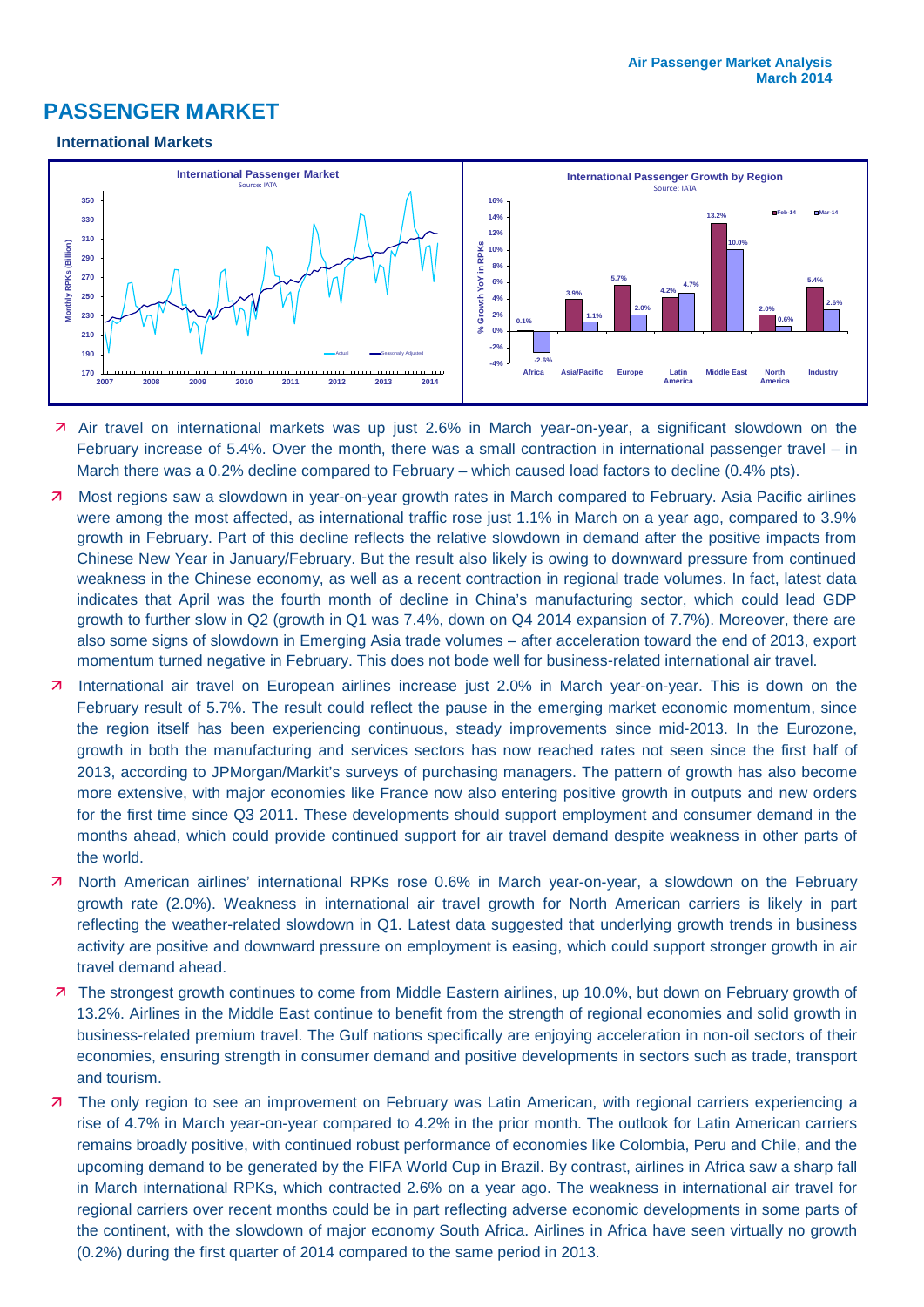

#### **Domestic Market**



- Domestic air travel growth slowed in March, rising 4.0% on a year ago, compared to a strong 5.8% in February, but there was notable variation among the largest markets. Domestic market load factors slipped by 1.1% pts in March compared to February – although volumes were flat, a rise in capacity drove loads down.
- Brazil, Japan and the Russian Federation, recorded increases of 12.0%, 10.0% and 12.8%, respectively, in March. The Brazilian market was supported by Carnival-related air travel, which began at the end of February and continued on into March. Overall, however, the fundamental drivers in Brazil remain fragile with continued economic weakness suppressing domestic demand. In coming months, there could be some added support from the upcoming World Cup which begins in June. Airlines in the region are seeing the benefits of tight capacity management, with a very strong 6% pts rise in load factors in March compared to a year ago.
- In the US, domestic air travel rose 2.2% in March year-on-year, which is an improvement on February growth of 1.2%. Domestic air travel in the US should receive support for continued growth with recent increases in consumer confidence throughout the year as well as rising employment activity.
- 7 Japan's continued expansion has seen domestic air travel recover strongly over the last 9 months. And sustained employment and income growth are supporting the growth in domestic air travel in Russia.
- China's market rose just 5.2% in March, compared to 12.8% in February. This is likely a function of a post-Chinese New Year holiday slowdown, but also perhaps the first signs of weakness in domestic demand from the economic sluggishness of recent months.
- 7 The Indian domestic air travel market contracted 1.6% in March year-on-year, following on the 0.1% fall in February. Downward pressure on demand for air travel reflects subdued consumer sentiment ahead of the upcoming election as well as elevated fares. Air fares have been on the rise since mid-2013, and are currently at the highest levels since mid-2007. As a result of weak demand and continued expansion in capacity, load factors were down almost 5% pts in March compared to a year ago.
- Air travel growth in Australia remains subdued, up just 1.5% in March year-on-year. Despite interest rate cuts, the economy remains broadly sluggish. But while unemployment rates are higher than the government would like (at around 6%), recent data has shown an increase in employment and the participation rate, suggesting that labor market conditions are improving. If these trends continue, downward pressure on domestic air travel growth should ease.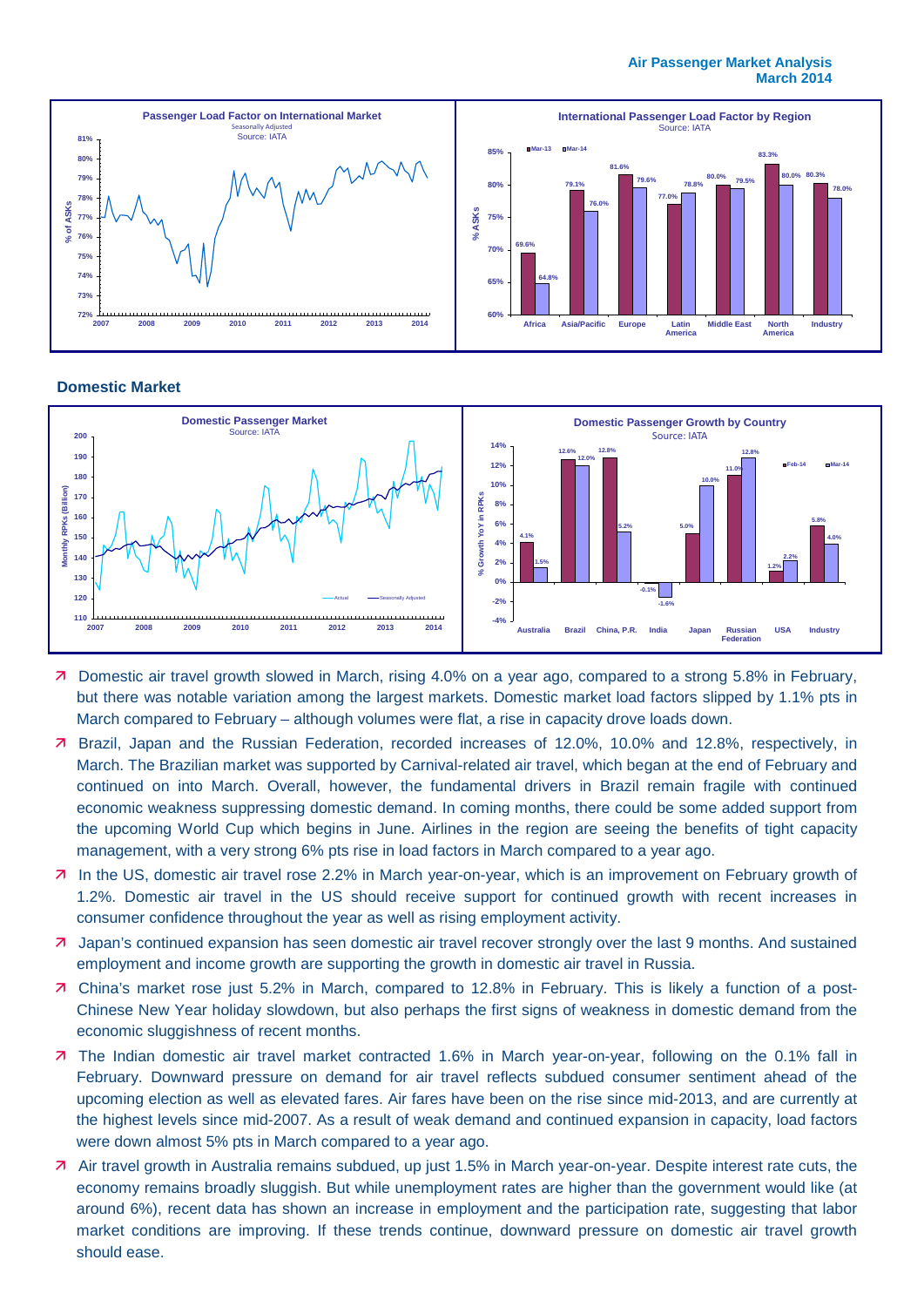#### **Air Passenger Market Analysis March 2014**



## **Total Market (Domestic + International)**

**2007 2008 2009 2010 2011 2012 2013 2014**

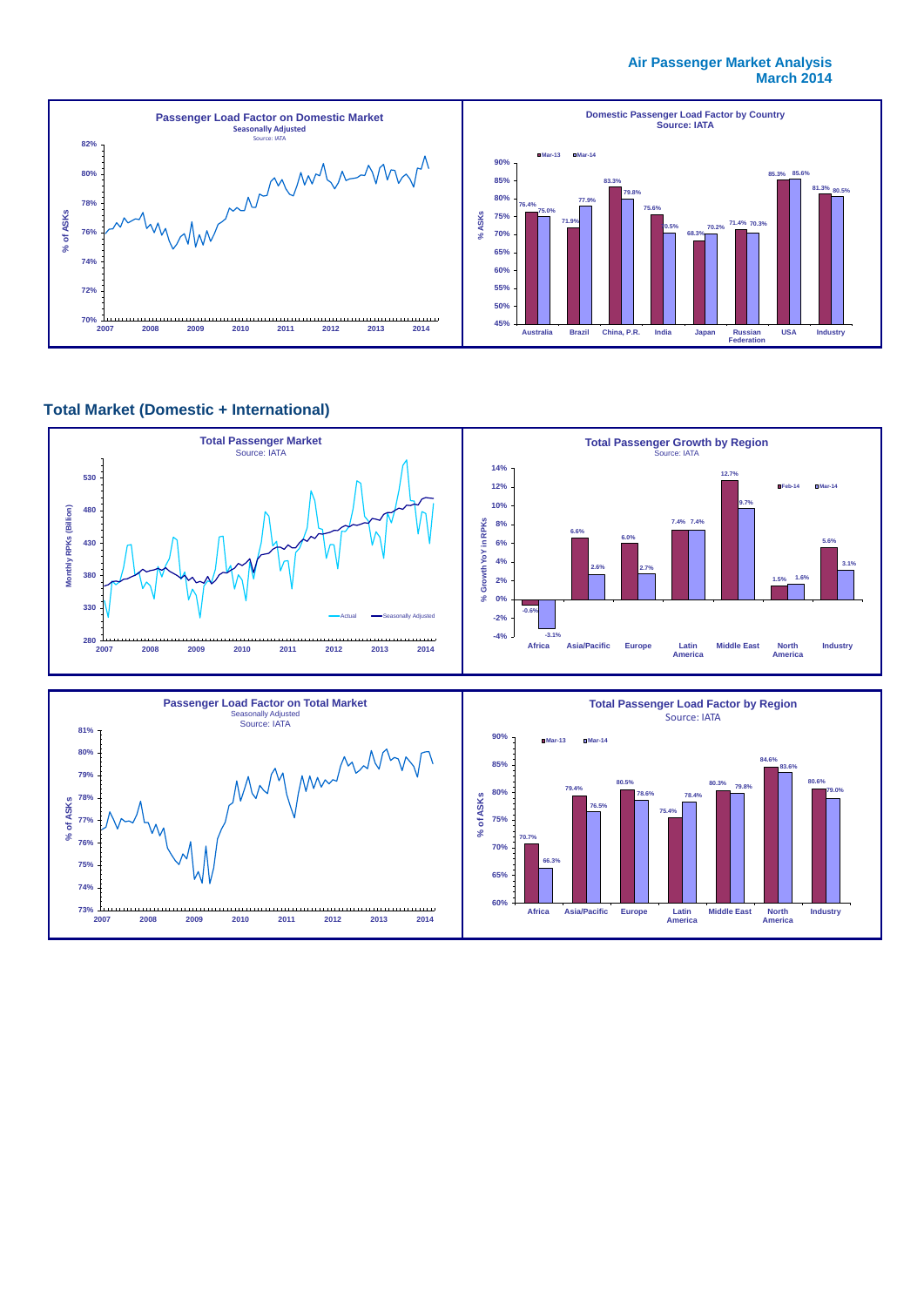# **ANNEX**

I

| Year on Year<br><b>Comparison</b> | Mar 2014 vs Mar 2013 |            | <b>YTD 2014 vs. YTD 2013</b> |            |            |            |
|-----------------------------------|----------------------|------------|------------------------------|------------|------------|------------|
|                                   | <b>RPK</b>           | <b>ASK</b> | <b>PLF</b>                   | <b>RPK</b> | <b>ASK</b> | <b>PLF</b> |
| <b>Africa</b>                     | $-2.6%$              | 4.6%       | 64.8%                        | 0.2%       | 4.3%       | 66.0%      |
| <b>Asia/Pacific</b>               | 1.1%                 | 5.3%       | 76.0%                        | 4.5%       | 6.1%       | 77.0%      |
| <b>Europe</b>                     | 2.0%                 | 4.6%       | 79.6%                        | 4.7%       | 5.5%       | 78.2%      |
| <b>Latin America</b>              | 4.7%                 | 2.3%       | 78.8%                        | 4.5%       | 2.2%       | 79.6%      |
| <b>Middle East</b>                | 10.0%                | 10.7%      | 79.5%                        | 13.8%      | 12.6%      | 79.9%      |
| <b>North America</b>              | 0.6%                 | 4.7%       | 80.0%                        | 2.2%       | 3.5%       | 78.9%      |
| <b>International</b>              | 2.6%                 | 5.5%       | 78.0%                        | 5.4%       | 6.1%       | 77.8%      |
| <b>Australia</b>                  | 1.5%                 | 3.3%       | 75.0%                        | 3.7%       | 3.6%       | 75.9%      |
| <b>Brazil</b>                     | 12.0%                | 3.4%       | 77.9%                        | 10.3%      | 3.4%       | 79.8%      |
| China P.R.                        | 5.2%                 | 9.7%       | 79.8%                        | 13.0%      | 12.7%      | 81.7%      |
| <b>India</b>                      | $-1.6%$              | 5.5%       | 70.5%                        | $-0.7%$    | 7.3%       | 71.4%      |
| Japan                             | 10.0%                | 7.0%       | 70.2%                        | 8.7%       | 6.3%       | 65.1%      |
| <b>Russian Federation</b>         | 12.8%                | 14.6%      | 70.3%                        | 11.5%      | 13.6%      | 67.8%      |
| <b>US</b>                         | 2.2%                 | 1.8%       | 85.6%                        | 1.6%       | 0.3%       | 83.2%      |
| <b>Domestic</b>                   | 4.0%                 | 4.9%       | 80.5%                        | 5.9%       | 5.3%       | 79.6%      |
| <b>Africa</b>                     | $-3.1%$              | 3.4%       | 66.3%                        | $-0.5%$    | 3.4%       | 67.0%      |
| <b>Asia/Pacific</b>               | 2.6%                 | 6.5%       | 76.5%                        | 7.0%       | 8.0%       | 77.5%      |
| <b>Europe</b>                     | 2.7%                 | 5.1%       | 78.6%                        | 5.2%       | 5.9%       | 77.0%      |
| <b>Latin America</b>              | 7.4%                 | 3.4%       | 78.4%                        | 7.1%       | 3.5%       | 79.6%      |
| <b>Middle East</b>                | 9.7%                 | 10.3%      | 79.8%                        | 13.3%      | 12.2%      | 80.2%      |
| <b>North America</b>              | 1.6%                 | 2.9%       | 83.6%                        | 1.8%       | 1.6%       | 81.6%      |
| <b>Total Market</b>               | 3.1%                 | 5.3%       | 79.0%                        | 5.6%       | 5.8%       | 78.5%      |

*RPK: Revenue-Passenger-Kilometers; ASK: Available-Seat-Kilometers; PLF: Passenger-Load-Factor; All Figures are expressed in % change Year on Year except PLFwhich are the load factors for the specific month.*